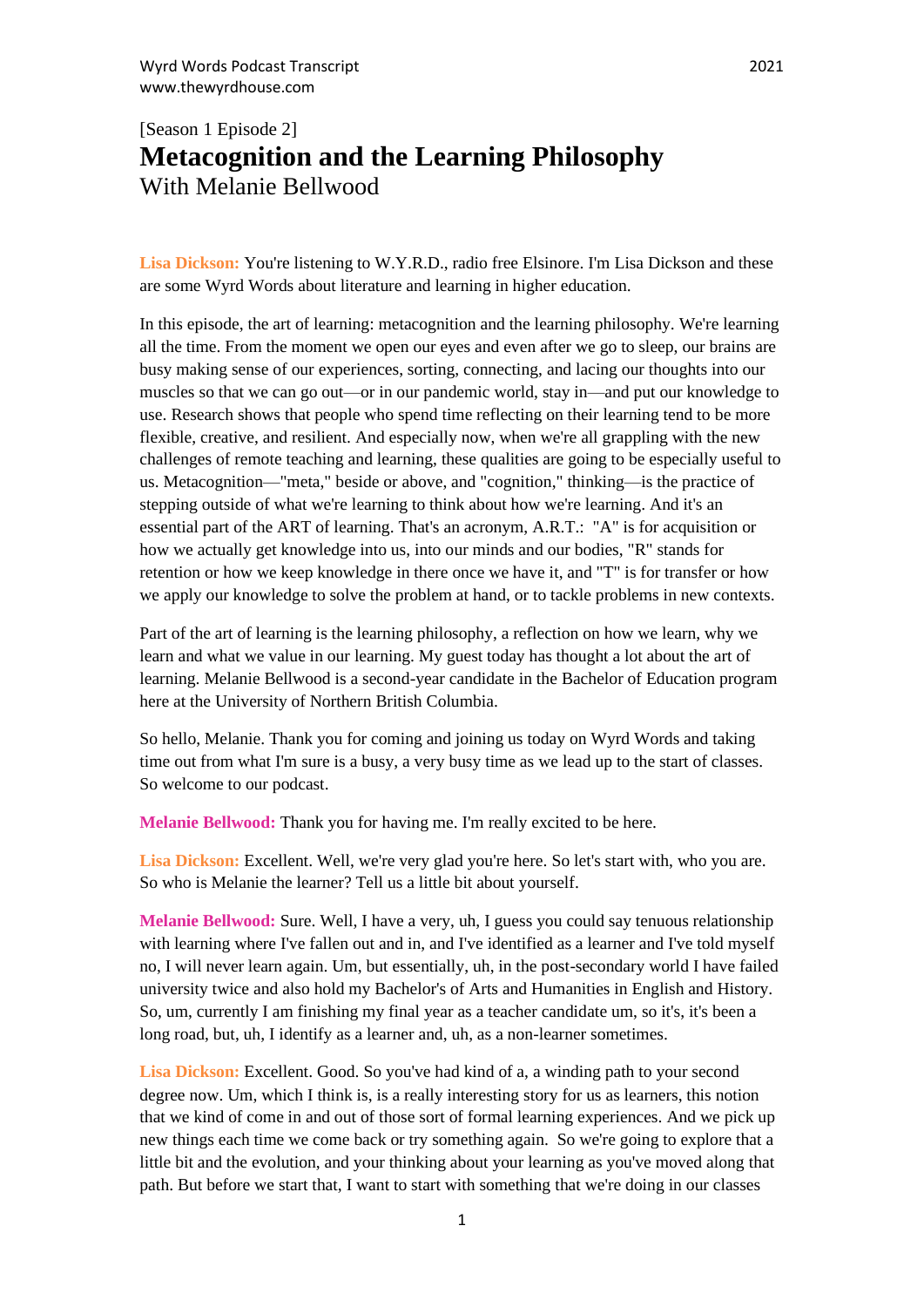this year. We're developing our learning philosophies and the first step of that is a question that I asked the students, which is: if your learning were a building or a structure or a place, what would it be?

**Melanie Bellwood:** Um, so I've had some time to think about this. So bear with me. Um, but the way I visualize my learning is a giant open field, an open clearing. And I guess you can see maybe a tree line, surrounding me and in the center is this Hobbit house. I guess you could say that it has a strong dirt foundation and it could totally withstand the weather, but, it is very small in that vast expanse of land.

Lisa Dickson: Oh, interesting. So you have a cozy, safe spot in the middle and lots of space to roam. Yes. I love that. That's beautiful. The thing that prompted this question for me was I was talking to somebody on Twitter and I was trying to explain about how I'm trying to build some air into my courses this semester, so that we have some place to breathe and think and contemplate, and she replied to the tweet and said, it seems like you're trying to bring a cathedral, into your class. And I thought that is amazing! I love that idea right. Of those vaulted ceilings just covered with art and history and the past. So how we conceptualize our learning, I think, can show us a little bit about what we need as learners in order to move forward. So we're gonna we're probably gonna come back to that again at the end and see how that vision sort of permeates the other questions that I'm going to ask you.

So when we're thinking about, Melanie the learner, then, um, in your Hobbit house, in your wide open field, which is amazing. and I want to come and visit you there, I guess that's what we're doing right now. I'm visiting your Hobbit house. So what motivates you to learn? So, as you said you've had kind of a love-hate relationship with schooling at least. So what is it that kind of gets you out of bed or out of your Hobbit house and into the field every day or even over the long haul, right? So you're already in your second degree. And how do you sort of feel like that motivation has evolved over the years?

**Melanie Bellwood:** Well, I know after high school, a lot of my motivation for learning was simply to possess that beautiful degree that everybody looks for and that was the only reason I came to university. And I think that has a lot to do with why I wasn't very successful my first go around. Since then, and kind of going through different failures and different facets of the learning world, I now learn mostly for myself. It builds my confidence. It makes me feel really comfortable with other people if I feel like I've done my best to understand a situation or a subject. I would really like to understand younger learners and I'd really like to be able to actually be a force for help when they are on their own formative journeys. So that's my major external motivation and internally, it feels really good to know that I've done everything I can to build that understanding because now I can, I can interact with them and I can also interact with others, people that have similar goals.

**Lisa Dickson:** So you started out wanting to get a thing and now you're more interested in what you can do in relationships with other people with that thing, right, that you've acquired. That's interesting. So you've sort of turned from sort of an objective kind of model of "what you out of bed," "I have to go get the thing," to "who can I interact with or how can I use this in the world" in that sense?

I really like that notion of that evolution into a kind of social space of learning which is really interesting. And particularly for us now, when we're thinking about how do we build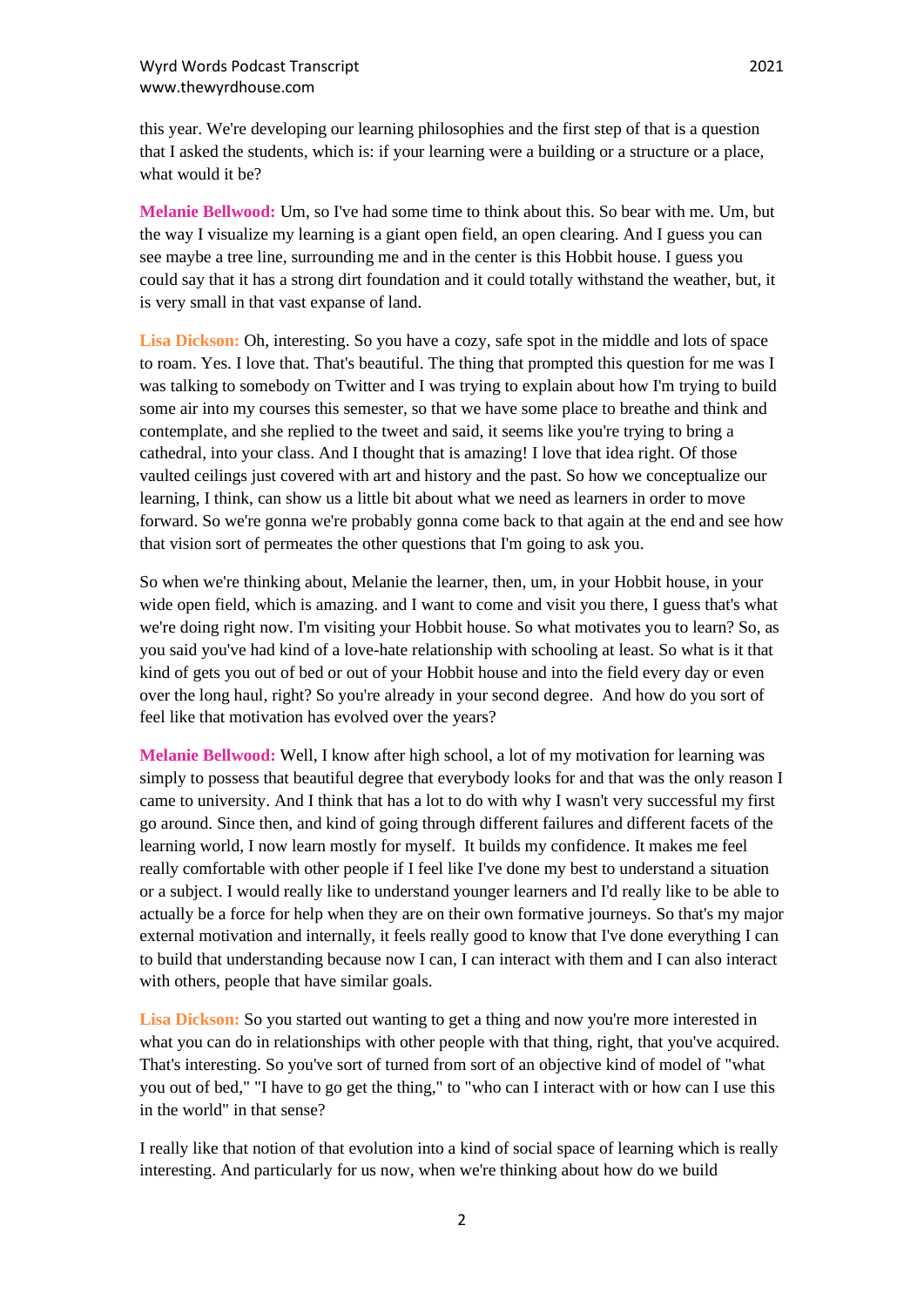relationships and community in spaces where we're not actually together with each other, and that's a whole other conversation that maybe we can have a at a another time

So what are those motivations, as you're thinking about that evolution, what does that tell you about what you see as the purpose of education, either just for yourself, but also education in a broader sense?

**Melanie Bellwood:** Well, and that's the thing I would highlight there, exactly what you just said, is that education has an element for self and also an element for the world, right? So in this collective journey where we're all trying to learn more and maybe it's like me where we're trying to learn to make ourselves feel better, or maybe we're trying to learn to make other people feel better, but it's always going to have both those elements. So I think education, when you're looking at its purpose for the world is to create a space where we're really empathizing with one another and able to learn from each other.

I feel like I've gained a lot of that ability from my background in history and in literature, because that's where I chose to empathize at the beginning of my journey.

Lisa Dickson: Interesting. So the subject matter that you chose is in an interesting way connected to that larger sense of purpose that you have as you're moving into the space of becoming an educator for yourself. And do you feel like you've become more empathetic?

**Melanie Bellwood:** I think that's a really tough one. And I, every day I feel like I could be working harder on becoming empathetic, but now I'm aware of when I could be working at it.

**Lisa Dickson:** Right, right, right. And that's that metacognitive piece where you can sort of step back and look at yourself and think about how you're acting in a in a particular situation or what your thought processes are in that moment, which is really important as we think about how we're learning in order to make choices in those moments. That becomes crucial, I think. So that's really, really interesting and that brings us, I think, quite nicely to the "how" questions, right? So we thought about what gets you out of bed in the morning, and what you think of as the overarching goals or ideas that frame your notion about what you're doing and why you're doing it. This is the nuts and bolts question. So how do you actually live those ideas in your day-to-day life as a learner? What are you bringing into your learning environment or into a particular learning situation, um, that helps you to embody those ideas and those values. So to just make it a little bit more concrete, can you give us an example of a practice or a strategy or a mindset that you've found that has helped you in maybe difficult learning situations?

**Melanie Bellwood:** Yeah. Um, well, and for anyone that's maybe attending a teaching program or looking into it, something you're going to hear a lot about is a growth mindset. And that I would say that's probably the one that has impacted me the most as a learner. And just for context, that's when you face a situation and instead of going, "man, I suck. This is the worst. I can't handle it," you alter the way you think about it. So whether you're saying out loud or in your head, you're saying, "man, this is difficult, right now, but I will get better at it." It's just implanting that idea in yourself that, uh, it will get better because it will. And because of things that you have done such as practicing or studying, or just learning more about what you're having difficulty with.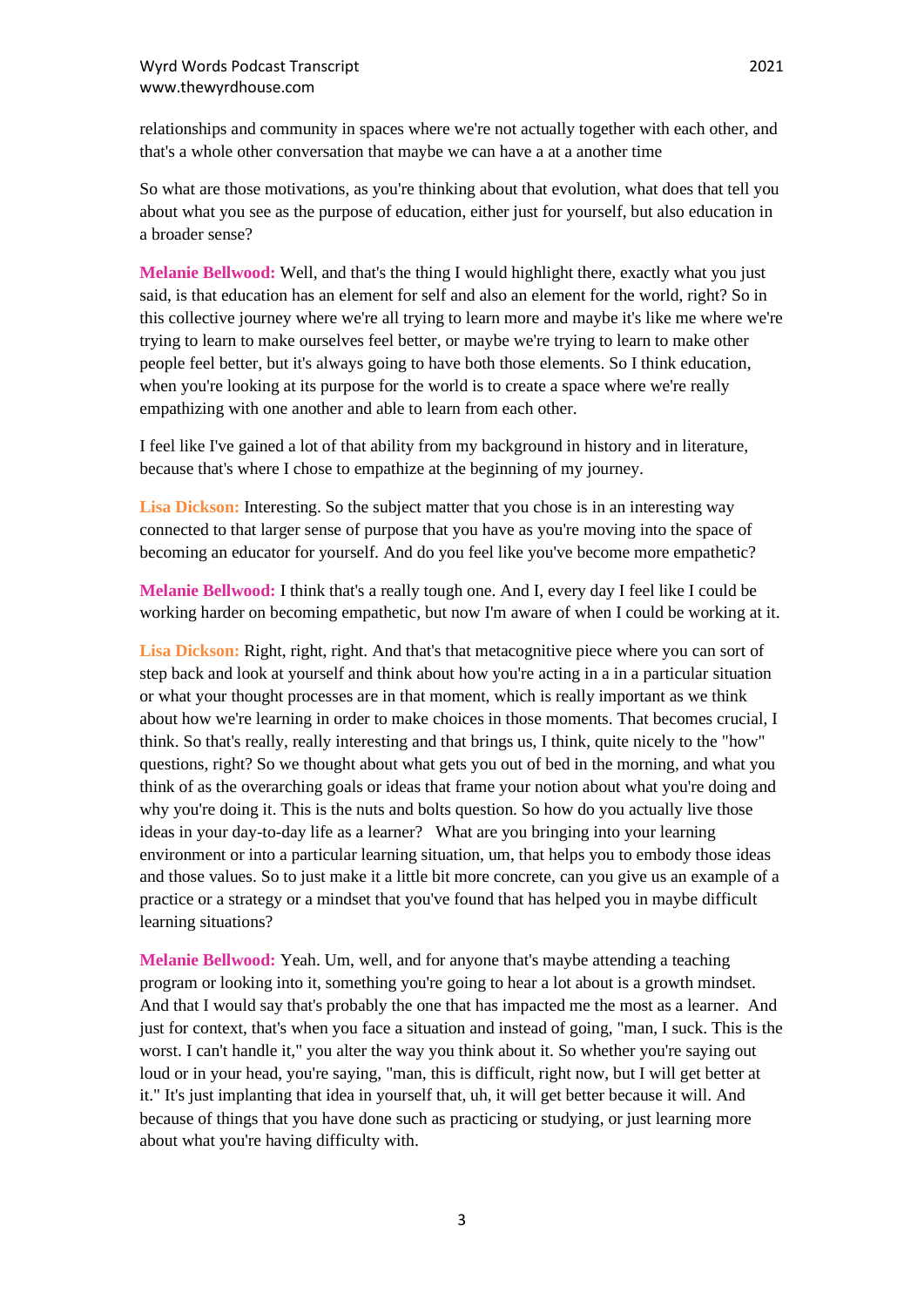**Lisa Dickson:** Right. Excellent. I often think about that in terms of hip-hop class. So I take hip hop class. I'm pretty bad at it. I'm getting better. But, uh, one of the things that we've learned in hip hop class is, you know, you do a lot of very fast, very intricate stuff. And at the beginning of the class, it's impossible. Like, how can you fit all of that movement into four counts of music? But by the end of the hour, it's like, wow, there sure is a lot of space in these four counts of music. I could probably put more in here. So that idea of you can't judge yourself by where you start, right? Otherwise, we just give you an exam on the first day.

**Melanie Bellwood:** Well exactly, exactly. And also when you're, when you're starting, you have to enter that situation, not looking for those spaces where you are devoid of knowledge. You have to just be willing to accept that you are going to have those empty spaces and that they will fill eventually.

Lisa Dickson: Oh, that's interesting. I like that. So just sort of being, we have an open space that you know, you're going to fill in the blanks. It's like being an explorer, almost, right? That you've got a blank piece of paper and you can draw in it, as you fill in the landscape, maybe.

**Melanie Bellwood:** Absolutely, I love that.

**Lisa Dickson:** Yes. Yeah, I like that too. I love metaphors. I love metaphors. They make, they make my life so fun and I find them a really useful way to think through ideas. And we're going to be using a lot of metaphors in our first few weeks of class to help us to think about what does it mean to be someone who's learning in these, in these kinds of spaces. And so I really like that notion of having empty spaces that you know you're going to fill up, one way or another.

So, and I think that brings us back then to your metaphor of your learning space, your, your Hobbit house in the middle of a field, and I actually have a picture because we've got one just over here, so someday you can come out and look at it and I'll say, here's your learning space, Melanie. Yeah. Now that we've answered some of these questions, how does that metaphor fit into some of those larger questions about what motivates you or what education is for how you do it?

**Melanie Bellwood:** Well, that's a big question there.

## **Lisa Dickson:** Yes.

**Melanie Bellwood:** Obviously, I can only speak to myself as a learner. And I think that I feel a lot of confidence having made it as far as I have, but with that comes the awareness that there's so much more that I will never know and that I can't know, and that I'm going to have to work really hard to know. Um, so fitting that into, to my imagined space, you know, my, my great big clearing and fitting that into my life in general, I think that, um, it's just important to remember that other people know so much more than I do about everything. And so if I'm not willing to ask the questions, then I will never know what they know. And ultimately it's up to them to show me what they know and it's up to me to show them what I know. And it becomes a beautiful conversation.

So thinking about my little Hobbit hovel in the clearing, I think about my foundation as a learner as very small, but very strong and just willing to take whatever it can from the land